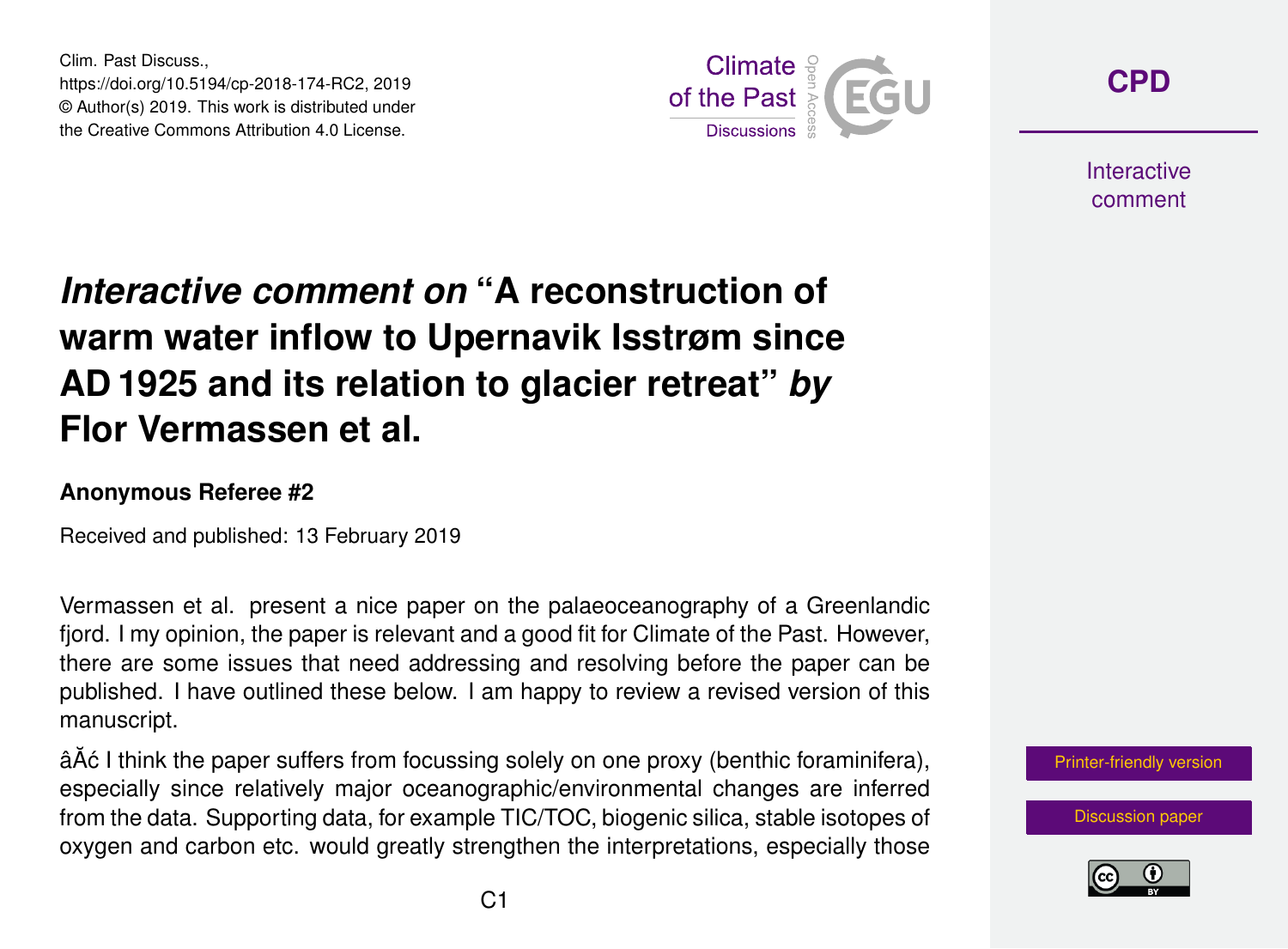regarding productivity. Although this may be outside the scope of this study, I still find it surprising that such relatively standard sedimentary analyses were omitted here.

 $\hat{a}$  A $\hat{c}$  One paper – Vermassen et al. (submitted to JQS) is quoted repeatedly, with many of the authors overlapping with the present manuscript; however, this paper is under review and so presumably not available yet. Is the JQS paper focussing on the same core, and if so, what was the reason for publishing it separately rather than having it as one, stronger paper? I think this issue should be addressed, as relevant data from the JQS manuscript may strengthen the current one.

âĂć Since your core was collected at 900 m depth, your benthics record bottom water conditions only. You mention planktonic foraminifera in passing, however [section 4.3; lines 11-12]. Although planktonics may be sparse, I still think this is important and should be expanded on, as they may give you a clue as to the validity of your overall interpretations.

 $\hat{a}$ Å $\hat{c}$  [section 5.1] The dissolution of calcareous foraminifera also depends on depth – for example, there are almost no calcareous foraminifera in deeper Baffin Bay waters.

â $\tilde{A}$ ć You identify organic linings in your samples and assign them to Elphidium excavatum. How confident are you that these linings are those of E. excavatum? Did you dissolve specimens of this species to check this? What about the linings of other planispiral species? If you get foraminiferal linings in your samples, you must have more than one type present – what are they? I think the link between linings and a specific foraminiferal species should be demonstrated more clearly, as this forms the basis of your argument regarding dissolution later on [section 5.1], and, especially, the link to Atlantic water inflow.

â $\tilde{A}$ ć Also regarding linigs, the abundance in Fig. 5 are rather on the low side (max. 15 linings/g] – is this correct? Does this include all linings or just those of planispiral species? How do you make the leap between dissolution and lining presence, especially in periods that have plenty of calcareous proportions but also the highest rates of **[CPD](https://www.clim-past-discuss.net/)**

Interactive comment

[Printer-friendly version](https://www.clim-past-discuss.net/cp-2018-174/cp-2018-174-RC2-print.pdf)

[Discussion paper](https://www.clim-past-discuss.net/cp-2018-174)